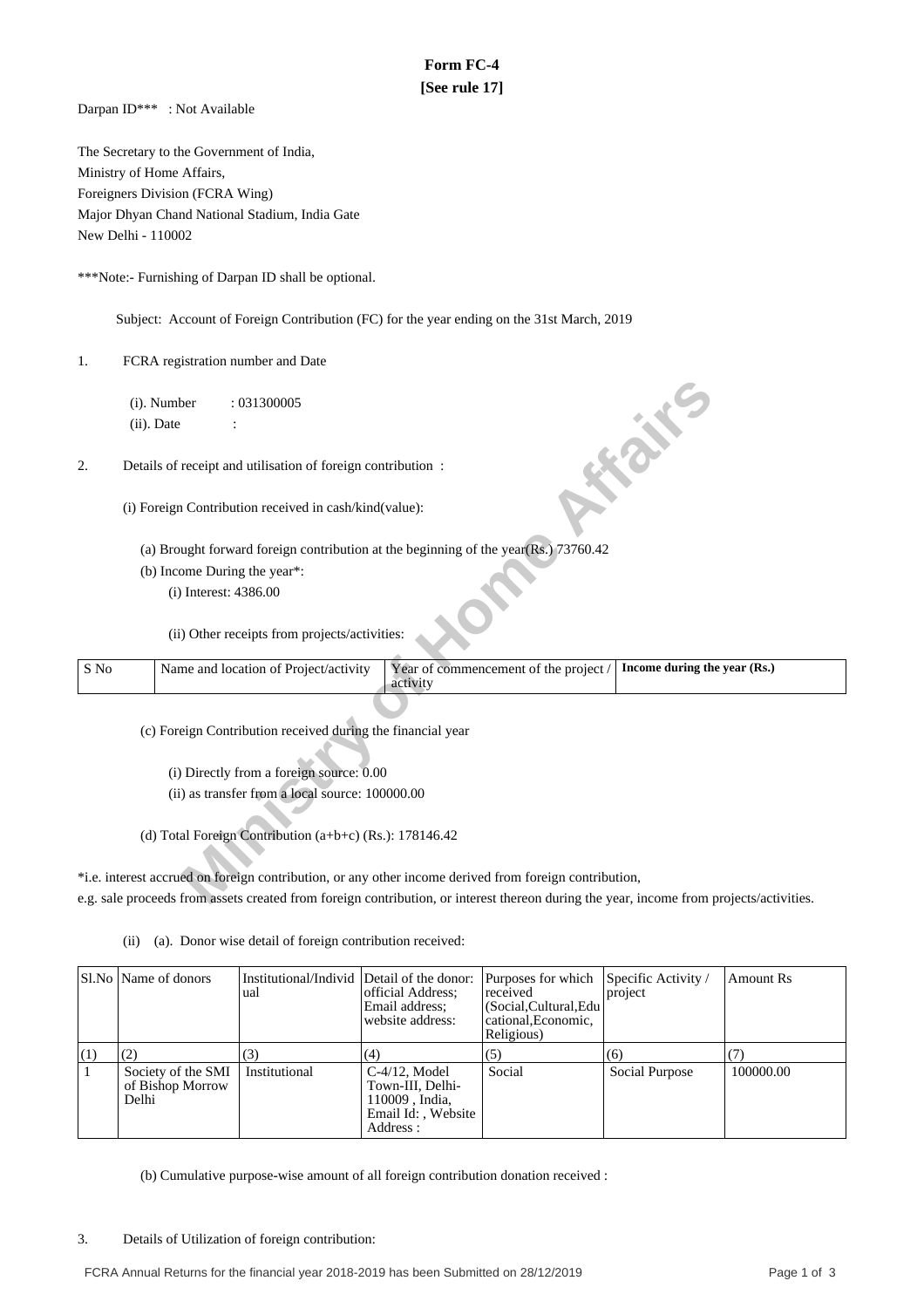(a) Details of activities/projects for which foreign contribution has been received and utilised (in rupees)

| Sl. No. | Name of<br>project/acti ocation<br><b>V1ty</b> | Address/L                                                                               | Previous Balance<br>Receipt during the year Utilised |         |                  |         | Balance  |         |           |         |
|---------|------------------------------------------------|-----------------------------------------------------------------------------------------|------------------------------------------------------|---------|------------------|---------|----------|---------|-----------|---------|
|         |                                                |                                                                                         | In cash                                              | In Kind | In cash          | In Kind | In cash  | In Kind | In cash   | In Kind |
| (1)     | (2)                                            | (3)                                                                                     | (4)                                                  | (5)     | (6)              | (7)     | (8)      | (9)     | (10)      | (11)    |
|         | Social                                         | P.O.<br>Katihar,<br>Barmasia,<br><b>Bihar</b><br>Katihar<br>Bihar <sub>8541</sub><br>05 | 73760.42                                             | 0.00    | 104386.00        | 0.00    | 37554.00 | 0.00    | 140592.42 | 0.00    |
| Total   |                                                |                                                                                         | 73760.42                                             | 0.00    | 104386.00   0.00 |         | 37554.00 | 0.00    | 140592.42 | 0.00    |

(b) Details of utilisation of foreign contribution:

- (i) Total Utilisation\*\* for projects as per aims and objectives of the association (Rs.):0.00
- (ii) Total administrative expenses as provided in rule 5 of the Foreign Contribution
	- (Regulation) Rules, 2011 (Rs.) :33454.00

- (A) the soverignty and integrity of india; or.
- (B) the security, strategic, scientific or echnomic interest of the state; or
- (C) the public interest; or
- (D) freedom or fairness of election to any legistature; or
- (E) friendly relations with any foreign state; or
- (F) harmony between religious, racial, social, lingusitic or relgional groups, castes or communities.

| (i) Total Utilisation** for projects as per aims and objectives of the association (Rs.):0.00 |                                                                                                                                             |                                                                                                       |         |                |  |  |  |  |
|-----------------------------------------------------------------------------------------------|---------------------------------------------------------------------------------------------------------------------------------------------|-------------------------------------------------------------------------------------------------------|---------|----------------|--|--|--|--|
|                                                                                               |                                                                                                                                             | (ii) Total administrative expenses as provided in rule 5 of the Foreign Contribution                  |         |                |  |  |  |  |
|                                                                                               | (Regulation) Rules, 2011 (Rs.):33454.00                                                                                                     |                                                                                                       |         |                |  |  |  |  |
|                                                                                               | ** It is affirmed that the utilisation of foreign contribution is not in contravention of the provisions contained in the Foreign           |                                                                                                       |         |                |  |  |  |  |
|                                                                                               | Contribution(Regulation) Act, 2010 (42 of 2010) and more particularly in section 9 and section 12 of the Act which, inter-alia, states that |                                                                                                       |         |                |  |  |  |  |
|                                                                                               | the acceptance of foreign contribution is not likely to affect prejudicially                                                                |                                                                                                       |         |                |  |  |  |  |
|                                                                                               | (A) the soverignty and integrity of india; or.                                                                                              |                                                                                                       |         |                |  |  |  |  |
|                                                                                               | (B) the security, strategic, scientific or echnomic interest of the state; or                                                               |                                                                                                       |         |                |  |  |  |  |
|                                                                                               | (C) the public interest; or                                                                                                                 |                                                                                                       |         |                |  |  |  |  |
|                                                                                               | (D) freedom or fairness of election to any legistature; or                                                                                  |                                                                                                       |         |                |  |  |  |  |
|                                                                                               | (E) friendly relations with any foreign state; or                                                                                           |                                                                                                       |         |                |  |  |  |  |
|                                                                                               |                                                                                                                                             | (F) harmony between religious, racial, social, lingusitic or relgional groups, castes or communities. |         |                |  |  |  |  |
|                                                                                               |                                                                                                                                             |                                                                                                       |         |                |  |  |  |  |
|                                                                                               | (c) Total purchase of fresh assets (Rs.)                                                                                                    |                                                                                                       |         |                |  |  |  |  |
| Sl. No.                                                                                       | Activity in the name of Association                                                                                                         | Details                                                                                               | Purpose | Total (in Rs.) |  |  |  |  |
| (i)                                                                                           | Creation of movable assests                                                                                                                 | Purchased of Equipment                                                                                | Social  | 4100.00        |  |  |  |  |
|                                                                                               | Total                                                                                                                                       |                                                                                                       |         | 4100.00        |  |  |  |  |
|                                                                                               | (d) FC transferred to other associations                                                                                                    |                                                                                                       |         |                |  |  |  |  |
|                                                                                               |                                                                                                                                             |                                                                                                       |         |                |  |  |  |  |

(c) Total purchase of fresh assets (Rs.)

# (d) FC transferred to other associations

| C1<br>$\mathbf{r}$<br>N <sub>O</sub> .<br>51. | association<br>vame<br>the<br>vı | Date | Purpose | Amount                                           |
|-----------------------------------------------|----------------------------------|------|---------|--------------------------------------------------|
|                                               | $\sim$<br>. .                    |      |         | $\overline{\phantom{0}}$<br>$\ddot{\phantom{0}}$ |

(e) Total utilisation In the year (Rs.)(b+c+d) 37554.00

# 4. Details Of unutilised foreign contribution:

# (i) Total FC invested in term Deposits (Rs.):

| Sl. No. | Details                          | Total( in Rs.) |
|---------|----------------------------------|----------------|
| (i)     | Opening Balance of FD            | 0.00           |
| (ii)    | FD made during the year          | 0.00           |
| (iii)   | Less: realisation of previous FD | 0.00           |
|         | Closing balance of FD            | 0.00           |

 (ii) Balance of unutilised foreign contribution, in cash/bank, at the end of the year(Rs): FCRA Annual Returns for the financial year 2018-2019 has been Submitted on 28/12/2019